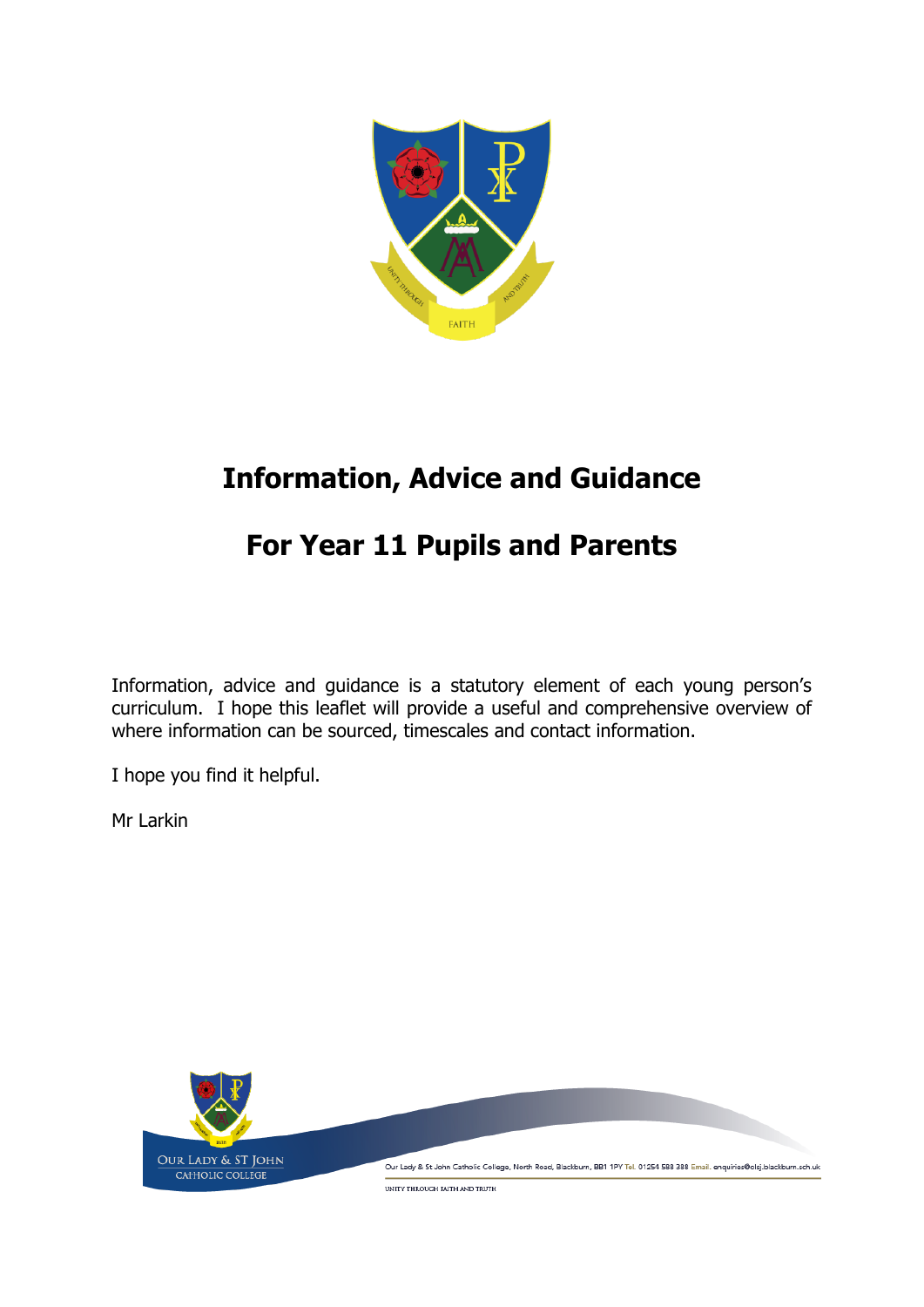#### October 2019

As a Year 11 pupil, it is important to be thinking about post 16 choices. We wish to encourage you to use all the resources available so you are equipped to make educated choices to start you on your chosen career pathway.

This year it will important to start preparing your **Record of Achievement File**. This will contain a Personal Statement, a Curriculum Vitae, examples of good work, achievements and certificates if appropriate. You can further this by discussing with your family and friends your achievements in and out of school and about where you would like to go after OLSJ. You need to know precise details of courses you are interested in, which providers offer them and the grades you need to gain entry to them. College and sixth form **prospectuses** can be found in the careers section of the library.

During Year 11 you will receive a careers interview with a careers advisor. Careers interviews help you to focus on your qualities, skills and interests and the thought processes of making well informed realistic decisions. The **National Careers Service** can also offer you lots of other information and advice via their website [www.nationalcareersservice.direct.gov.uk](http://www.nationalcareersservice.direct.gov.uk/) or by telephoning an advisor on 0800 100 900. The area wide prospectus is available through [www.ucasprogress.com](http://www.ucasprogress.com/) which allows you to search for courses in your locality. During school you have also used the STARTPROFILE website which is a good place to begin discussions about your future. I have put these links, and others, on our school website under the Careers tab which is on the About Us menu.

During the autumn term all the local colleges and sixth forms will be holding **open days and open evenings** – it is important to attend these days to get a feel for the establishment, meet the tutors and ask questions to find out if they have the right course for you. Please see further in this booklet for dates and times.

I have also scheduled in a day in the Autumn term for you to consider your options in detail. I have invited all our local colleges in to provide you with information about post 16 courses.

Good luck with planning for the next stage of your education, and ultimately, your career.

**\_\_\_\_\_\_\_\_\_\_\_\_\_\_\_\_\_\_\_\_\_\_\_\_\_\_\_\_\_\_\_\_\_\_\_\_\_\_\_**

*A. Larkin*

Mr A. Larkin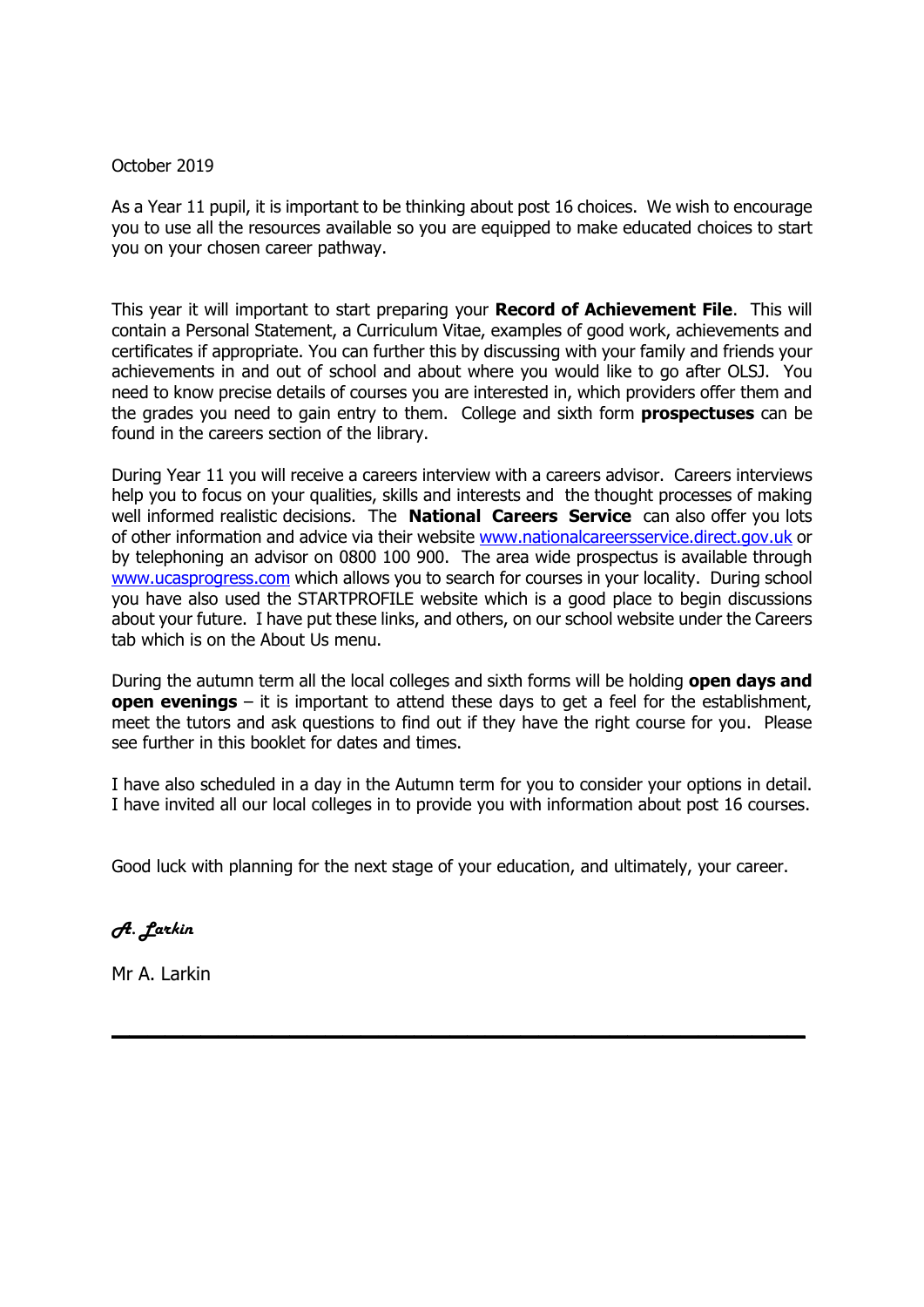# **Our Lady & St John Catholic College**

## **What are my options at 16?**

- A Levels
- Apprenticeship
- Vocational
- Job (with training)

### **A Levels**

A Levels are the traditional qualifications offered by schools and colleges. They're highly valued by universities and employers and focus on academic subjects, although some are work related.

Most pupils take four subjects in Year 12 initially and in Year 13 decide which to take through to complete A levels in. A levels are mostly assessed by written exams, although there is some coursework in some subjects like PE. In subjects like Art and Dance, practical skills are also assessed.

Each college and sixth form have differing GCSE requirements for entry – see each prospectus for the specific details. As a general rule most establishments will require at least 5 GCSEs at Level 5 or above (most including Maths and English), however some will request a higher level of attainment.

### **Apprenticeship**

This is a work-based learning programme which enables the apprentice to earn a wage, gain on-the-job experience whilst learning new skills which will lead to nationally recognised qualifications. Apprenticeships have no set duration as the time taken will depend on the ability of the apprentice and the employer's requirements. The minimum pay is £95 per week. However the most recent survey showed that on average an apprentice can earn £130 per week.

Most of the apprentice's time will be in employment as most training takes place on the job. However, off-the-job training can be completed on day release or over a number of days in a block; the amount of time is dependent on the type of apprenticeship.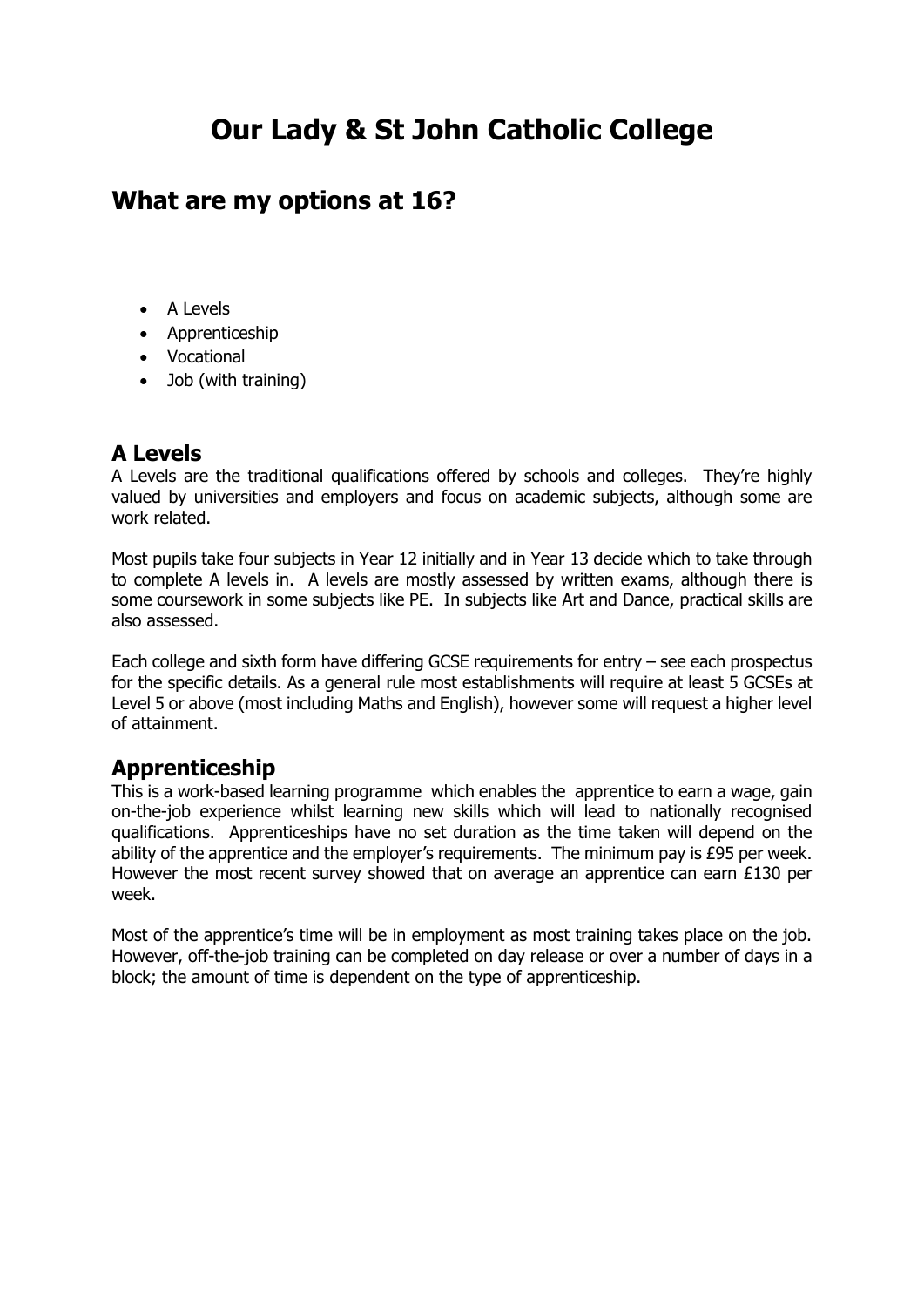### **Vocational Qualifications**

Vocational courses offer students a more practical programme, equipping students with skills that relate directly to job roles or industry. Emphasis is put on coursework rather than examinations. There are different types of vocational qualifications offered by a number of different awarding bodies.

Each college and sixth form has their own entry requirements for each course and these will be set out in their prospectus. However, I have put together a general guide for the requirements for each level.

| Level        | Example of qualifications          | Example of entry requirements |  |
|--------------|------------------------------------|-------------------------------|--|
| Entry        | Introductory course                | No formal qualifications.     |  |
|              | <b>Basic skills course</b>         | Entry by interview.           |  |
| Level 1 -    | <b>BTEC Introductory Diploma</b>   | No formal qualifications.     |  |
| Foundation   | City & Guilds                      | Entry by interview.           |  |
|              | NVQ Level 1                        |                               |  |
| Level $2 -$  | <b>BTEC First Diploma</b>          | GCSEs grade 1-4 or above      |  |
| Intermediate | <b>NVQ Level 2</b>                 |                               |  |
|              | <b>GCSE</b>                        |                               |  |
|              | Apprenticeship                     |                               |  |
| Level $3 -$  | <b>BTEC National Diploma</b>       | 4 or 5 GCSEs at grade 4 or    |  |
| Advanced     | <b>BTEC Extended Diploma</b>       | above                         |  |
|              | <b>NVQ Level 3</b>                 |                               |  |
|              | A Levels                           |                               |  |
|              | <b>Advanced Apprenticeship</b>     |                               |  |
| Level 4      | <b>Higher National Diploma</b>     | A Levels                      |  |
|              | <b>Higher National Certificate</b> | Level 3 NVQ or Diploma        |  |
|              | <b>NVQ Level 4</b>                 |                               |  |
|              | <b>Foundation Degree</b>           |                               |  |
|              | Professional courses               |                               |  |
|              | Higher Apprenticeship              |                               |  |

## **Frequently asked questions by Year 11 pupils:**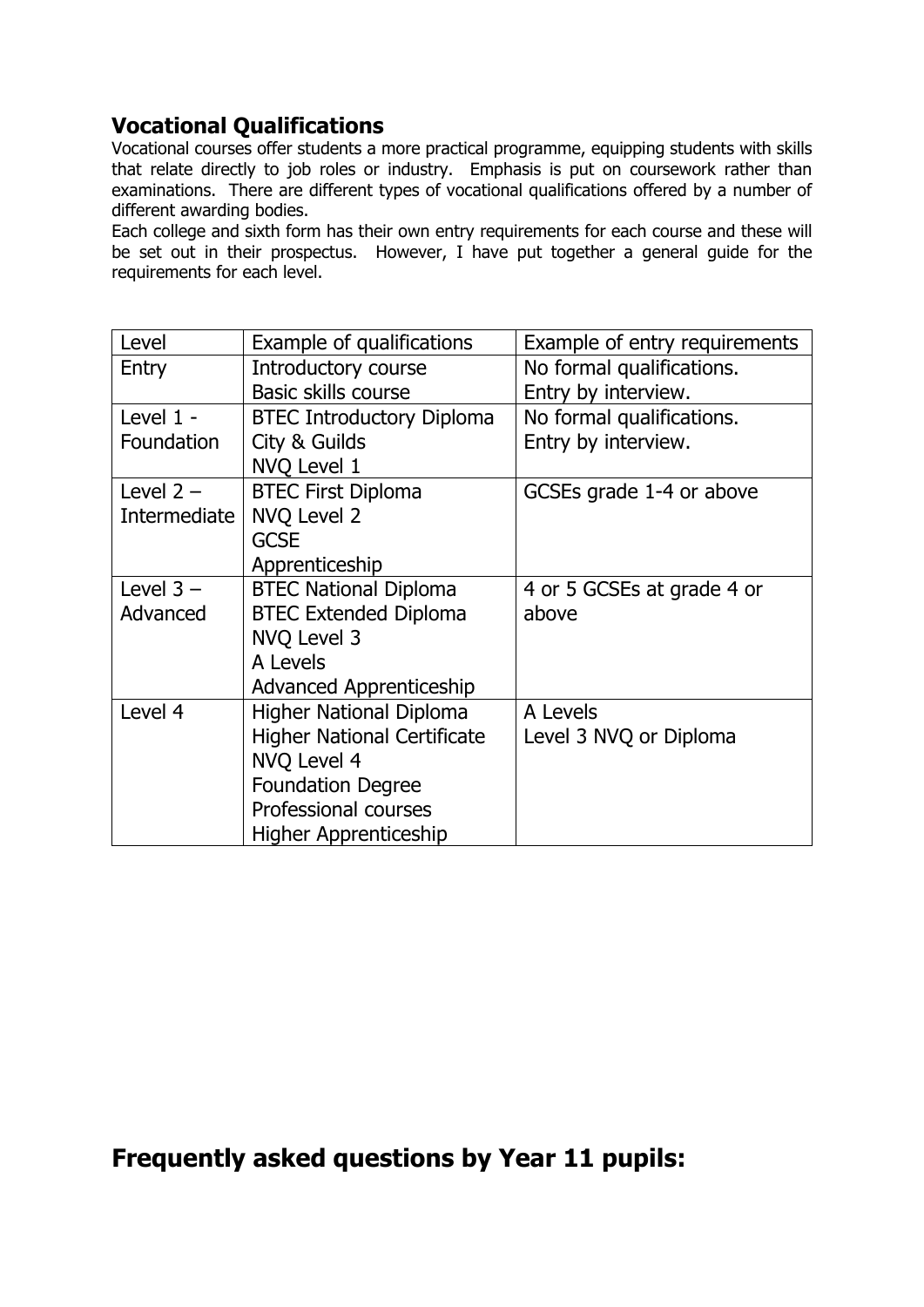#### **Q: Can I apply to more than one college or sixth form?**

**A:** Yes – it's advisable to apply to at least three places, so you have a back-up plan if you don't get the grades you need for your first choice.

#### **Q: Should I check up on times and dates of open days/evenings before going to any of them?**

**A:** Yes - look at the organisation's website; dates and times sometimes change.

#### **Q: How do I apply?**

**A:** Get application forms from the library or directly from the training provider.

#### **Q: Do I need my Progress File?**

**A:** Yes, send a copy of your Personal Statement with your application, it really helps the colleges to learn more about you and strengthens your application particularly for those courses which are popular and over-subscribed. Take your Progress File to interview, it highlights all your qualities and skills and helps you to sell yourself.

#### **Q: Do I have to be a Catholic to go to St. Mary's College?**

**A:** No, anyone can apply to St Mary's.

#### **Q: When should I apply?**

.

**A:** As soon as possible – early applicants get the most choice.

#### **Q: Are there any other colleges/ sixth forms?**

**A:** Yes, this booklet gives the main ones that our pupils have chosen in the past. The areawide prospectus aims to inform you of every college and every course in Lancashire [www.ucasprogess.co.uk](http://www.ucasprogess.co.uk/)

#### **Q: How can I book a Careers interview for unbiased information and guidance? A:** See Mr Larkin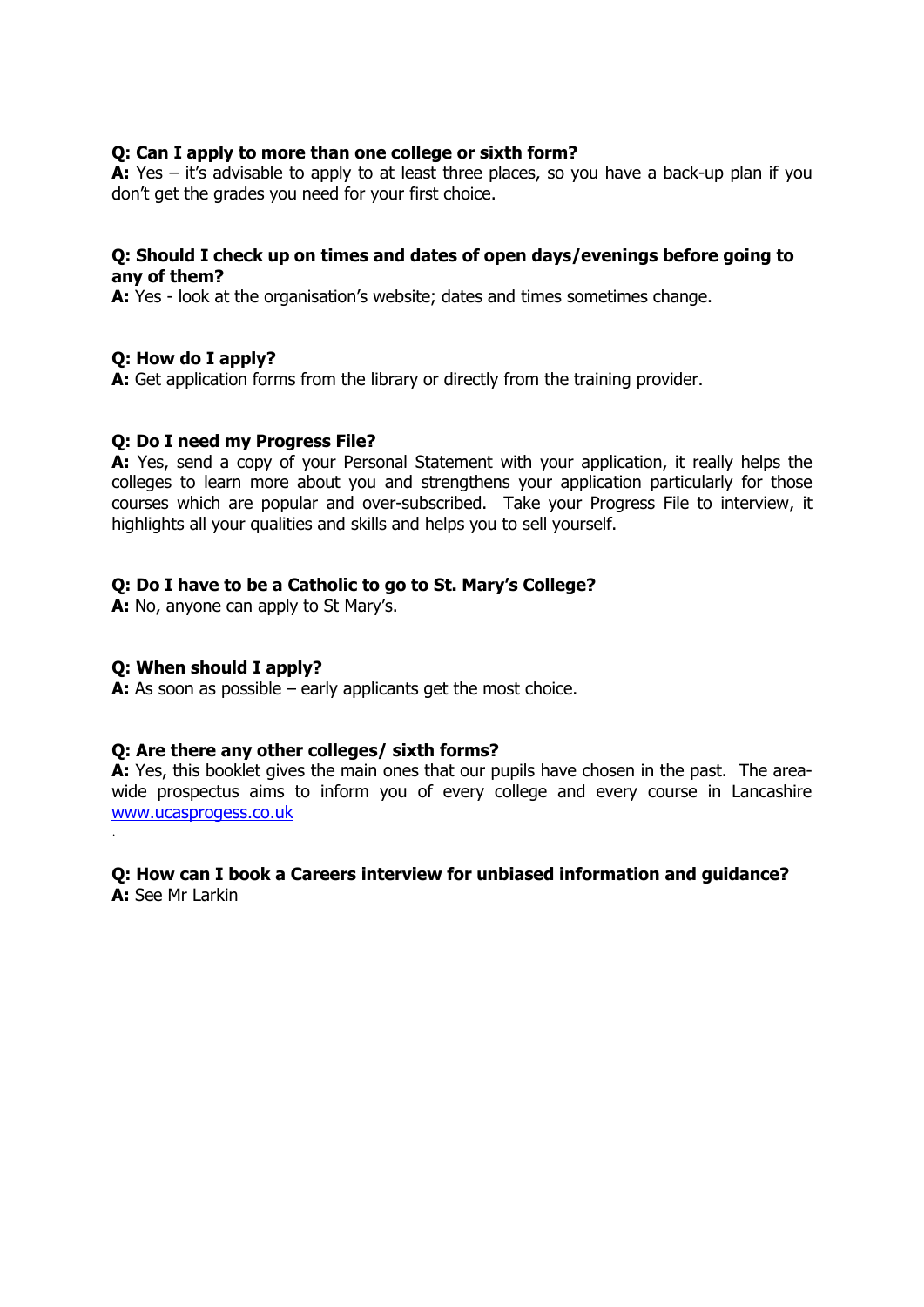# **Post 16 application forms**

It is good practice for you to photocopy your application form and write out a rough copy first. Make sure you read the instructions carefully. If you are asked to use a black pen make sure you use a black pen! A scruffy application form with errors and crossings out does not give a good impression. Double check all the details on the form are correct and check your spelling and grammar before you copy them out in neat legible handwriting on the original application form.

I recommend that personal statements are sent with application forms. A personal statement will strengthen your application and highlight your achievements.

Use **ONE** side of A4 paper 3 Paragraphs Font Tahoma Font size 12

Please see below an outline of a personal statement which you may use for guidance.

### **Personal Statement Personal Statement Your full name**

### **1. Your achievements in school** What subjects you are taking, pupil voice, school teams, school events, trips, helping out at school events.

#### **2. Your achievements out of school**

What clubs do you belong to, your hobbies, helping out at home, part-time jobs, church.

#### **3. Your special skills**

IT skills – Word, Excel, Power point, good listener, good communicator, leadership qualities, motivator, helpful, flexible, work on your own initiative, numeracy skills, creative.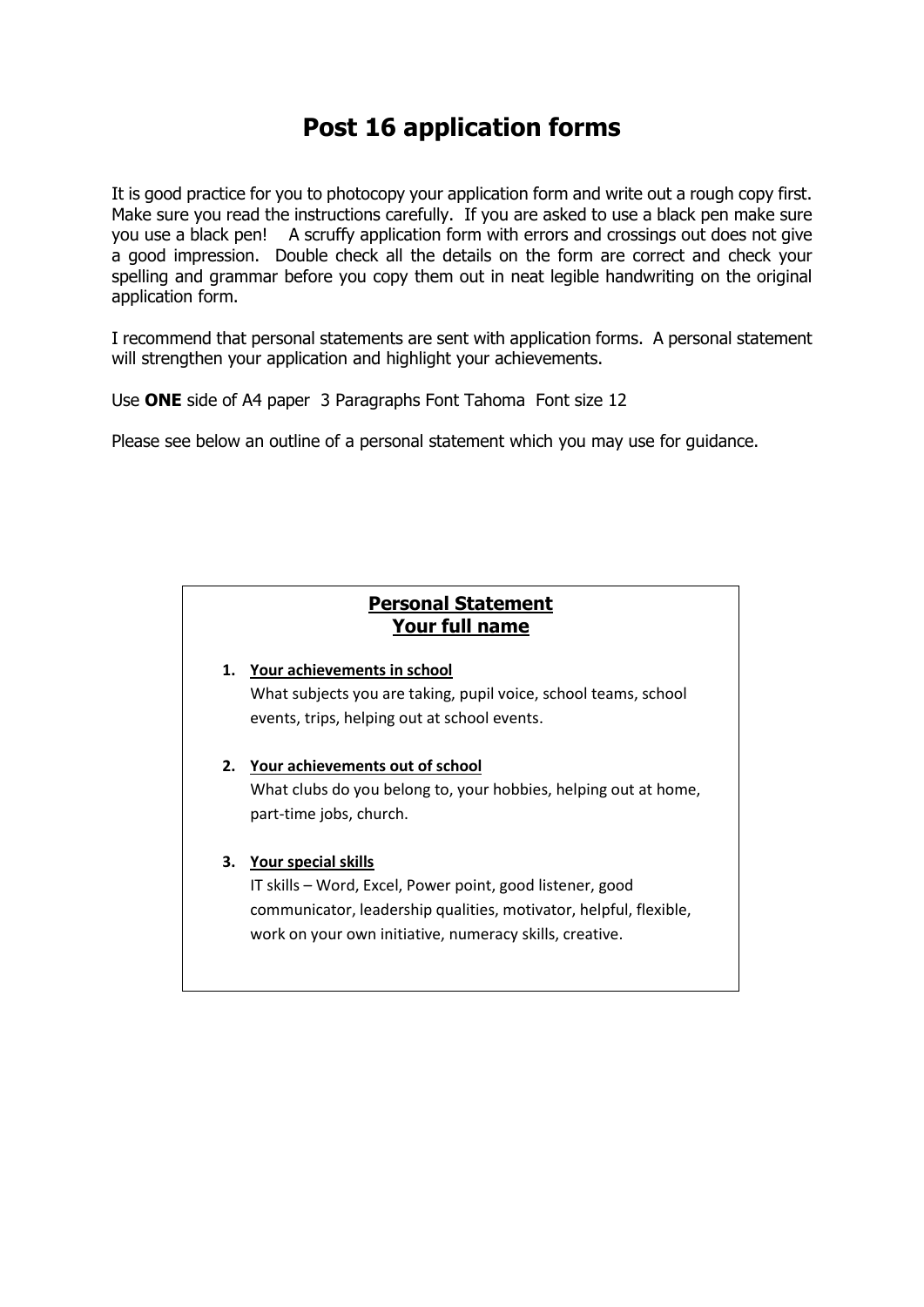# **College interview hints and tips**

#### **1. First impressions last**

Greet your interviewer with a smile and a firm handshake. Give eye contact.

#### **2. Be prepared**

Take your Progress File with you to your interview. Additional information such as an Art & Design portfolio will also support your application process for relevant courses. Find out information about the college from their website beforehand.

#### **3. Be confident**

Listen carefully to the questions and answer properly. Don't waffle – take your time to gather your thoughts. It's better to say you need a minute to think about your answer rather than speak instantly and regret it afterwards.

#### **4. Why should you be on the course?**

All interviewers are looking for the right person for the right course. Be prepared to talk about your knowledge, experience, abilities and skills in this subject area.

#### **5. Be positive**

Your interviewer will be thinking about what it would be like to have you on their course, so they won't want to hear negative comments or lack of enthusiasm. Interviewers like to see someone who enjoys a challenge and is enthusiastic.

#### **6. Body language**

It's not what you say but how you say it. During the interview don't slouch, lean back, fold your arms or look down. Sit upright, make eye contact, use your hands and lean forward when making a point.

#### **7. Develop rapport**

Show energy, a sense of humour and smile.

#### **8. Clarify anything you are unsure of**

If you are not certain what is meant by a particular question, ask for clarification.

#### **9. Remember your manners**

Be polite at the interview; this will be noted and remembered.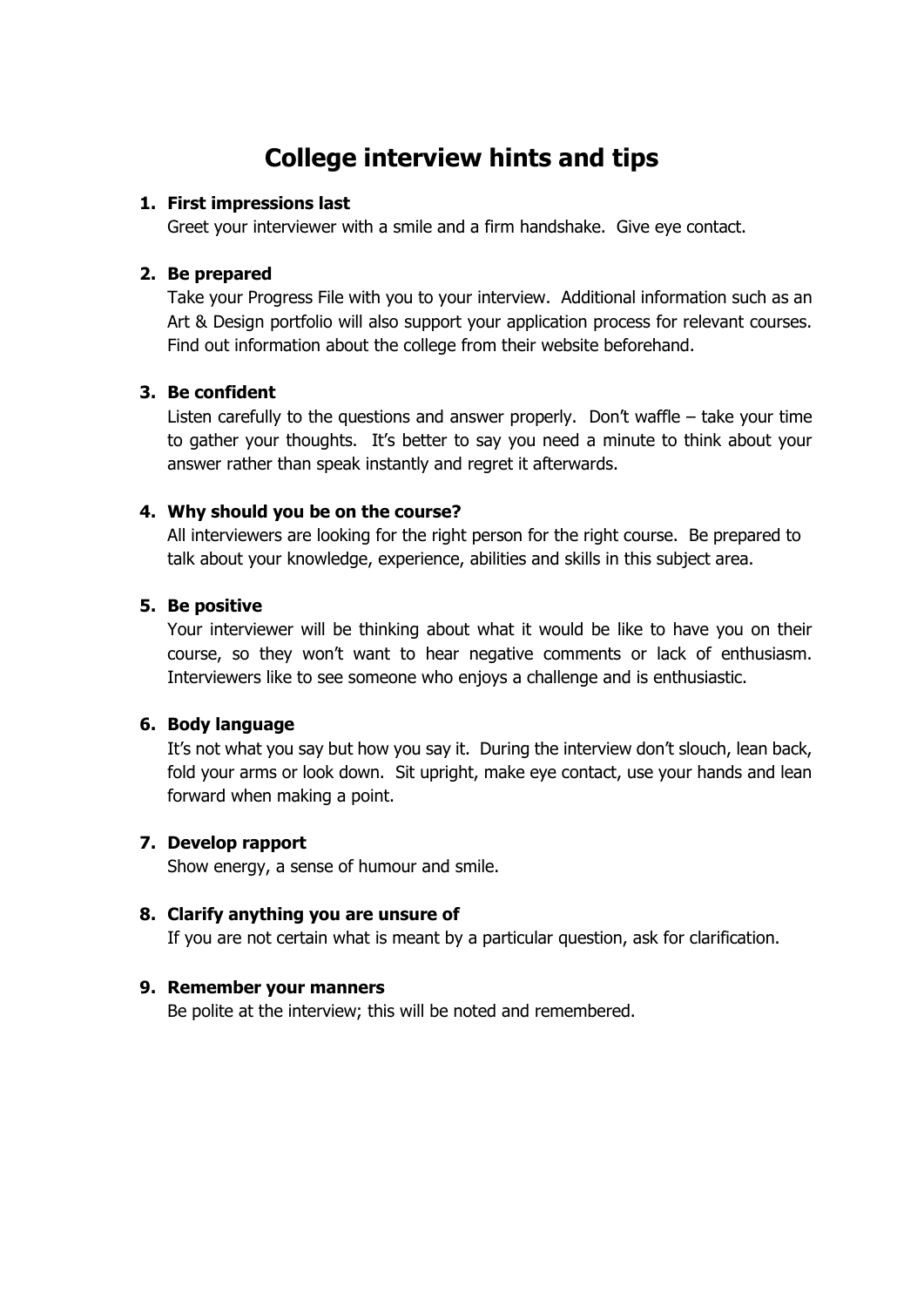## **Questions you may be asked at interview:**

#### **What are your predicted grades?**

Take your predicted grades, estimated grades, mock exam results or already achieved grades to your interview. The interviewer will wish to see if you meet the entry requirements for the course you are applying for.

#### **Why do you want to do this course?**

Interviewers use this question to see if you have done your homework and thought about your future. Do you really want to do this course?

#### **What are your strengths?**

This is your chance to say what makes you stand out from the next person.

#### **What work experience have you done?**

Some of you may have a part-time job or done some voluntary work. You may discuss areas of this experience that you enjoyed and how much you learned. This will demonstrate to the interviewer that you have a good work ethos.

#### **Describe a problem you have faced and how you solved it.**

This is a tough question that is common in interviews. Interviewers are looking for your critical thinking skills and to ascertain if you can formulate solutions.

#### **Tell me about yourself**

The interviewer is trying to figure you out professionally. Pick a couple of points about yourself, in relation to what you want to do in the future. The interviewer will not wish to know what games console you use and that you hang around with your mates.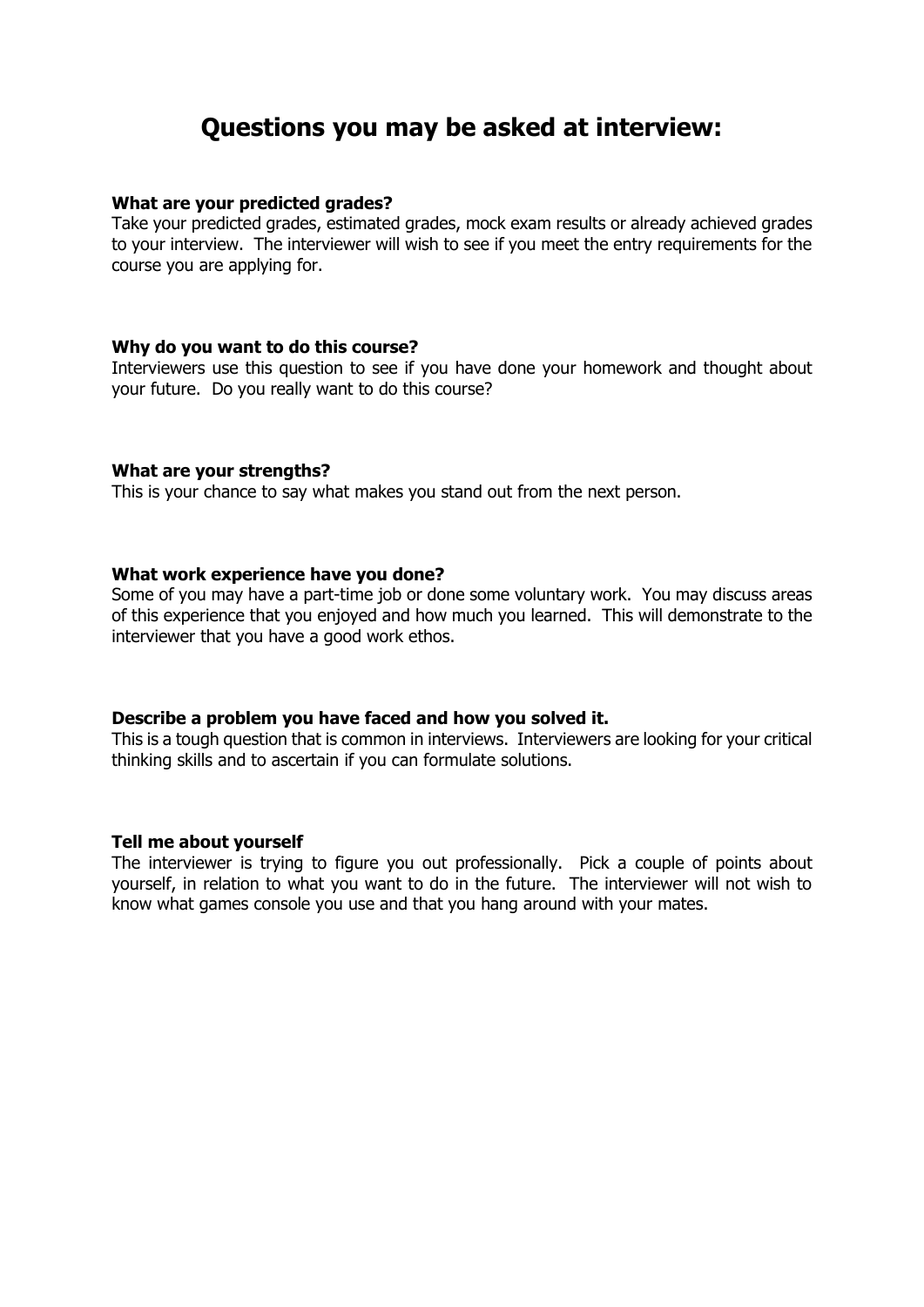## **Questions you may wish to ask at interview:**

#### **What enhancement courses are available?**

#### **(e.g. volunteering projects, first aid, Duke of Edinburgh)**

This tells the interviewer that you are interested in extra courses within the college and want to have the opportunity to explore different activities.

#### **What is the dress code?**

Different colleges and training providers will have different views on appropriate dress wear. Different courses may require overalls or uniforms for example motor vehicles.

#### **Is there a full induction onto the course and the college?**

Inductions onto courses are always important, making sure Health & Safety issues are covered to ensure that your time spent at college is safe and enjoyable.

#### **What can this course lead to?**

It is important to know what options are available to you after the course so you may know your progression route to reach your career goals.

#### **How am I assessed?**

Will there be exams? When are the exams? Is the course work assessed during the year or assessed at the end?

#### **How many hours will I be at college and how many hours self-supported study will I be expected to do?**

What will my timetable be like? How much extra work will I have to do at home?

#### **May I contact you if I have further questions?**

It's always good to end an interview with this question. It keeps the door open for future communication.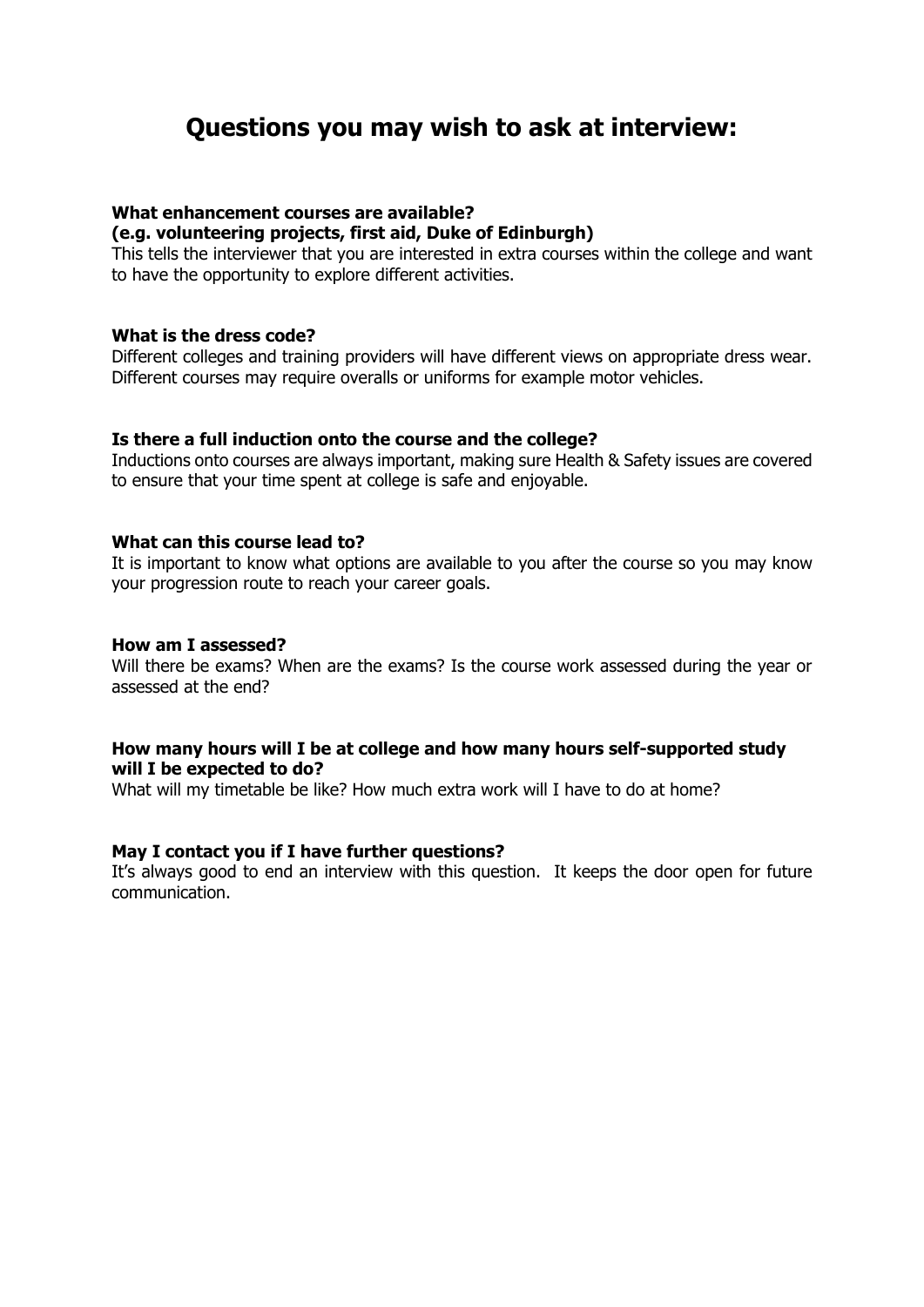| <i>r</i> ents<br>$\mathbf{r}$                                                                   |                 |                                                                                                                                                                                                                                                                        |                                                                                                                 |  |  |  |
|-------------------------------------------------------------------------------------------------|-----------------|------------------------------------------------------------------------------------------------------------------------------------------------------------------------------------------------------------------------------------------------------------------------|-----------------------------------------------------------------------------------------------------------------|--|--|--|
| <b>CIOSS</b><br>Accrington & Rossendale Col<br>www.accross.ac.uk                                | 01254 389933    | <b>FULL College Event</b><br>(inc Apprenticeships)<br>Tuesday 24th September<br>Wednesday 16th October<br>Wednesday 13th November<br>Monday 10th February 2020                                                                                                         | 5:30 pm $- 7:30$ pm                                                                                             |  |  |  |
| <b>Blackburn</b><br>www.blackburn.ac.uk                                                         | 01254<br>292929 | <b>FULL College Event -</b><br>A levels / BTECs / Vocational &<br><b>Apprenticeships</b><br>Thursday 3rd October<br>Tuesday 8 <sup>th</sup> October<br>Saturday 9 <sup>th</sup> November (10.00am $- 1.00$ pm)<br>Thursday 13th February 2020<br>Monday 29th June 2020 | $4.30 - 8.00$ pm<br>with exception of<br><i>*Sat which is</i><br><u> 10am – 1.00</u><br>pm                      |  |  |  |
| <b>Burnley</b><br>College<br>www.burnley.ac.uk                                                  | 01282<br>733373 | <b>Sixth Form &amp; Vocational Courses</b><br>Wednesday 25th September<br>Tuesday 8th October<br>Thursday 7th November<br>Thursday 16th January 2020<br><b>Themis</b><br><b>Apprenticeship Open Events:</b><br>Wednesday 29th January 2020                             | All events:<br>$5.30 - 8.00$ pm                                                                                 |  |  |  |
| www.cardinalnewman.ac.uk                                                                        | 01772 460181    | Saturday 12th October<br>Saturday 16th Nov<br>Saturday 1st Feb 2020<br>Deadline for Applications 10 Feb 2020                                                                                                                                                           | <b>PLEASE NOTE:</b><br><b>ALL</b> Open Events<br>are on Saturdays<br>- none on week<br>days:<br>$10$ am $-1$ pm |  |  |  |
| <b>Clitheroe Royal Grammar School</b><br>Founded in 1554<br>www.crgs.org.uk/sixth-form/welcome/ | 01200<br>423118 | Wednesday 6 <sup>th</sup> November<br><b>Applications in by preferably</b><br>Friday 11 <sup>th</sup> January 2020                                                                                                                                                     | $5.30 -$<br>8.00 pm                                                                                             |  |  |  |
| Darwen Aldridge<br>www.daca.uk.com                                                              | 01254<br>819500 | Wednesday 6 <sup>th</sup> November                                                                                                                                                                                                                                     | $5 - 7$ pm                                                                                                      |  |  |  |
| <b>DARWEN ALDRIDGE</b><br><b>ENTERPRISE</b><br><b>STUDIO</b><br>www.daestudio.biz               | 01254<br>819567 | Thursday 14th November                                                                                                                                                                                                                                                 | $6 - 8$ pm                                                                                                      |  |  |  |